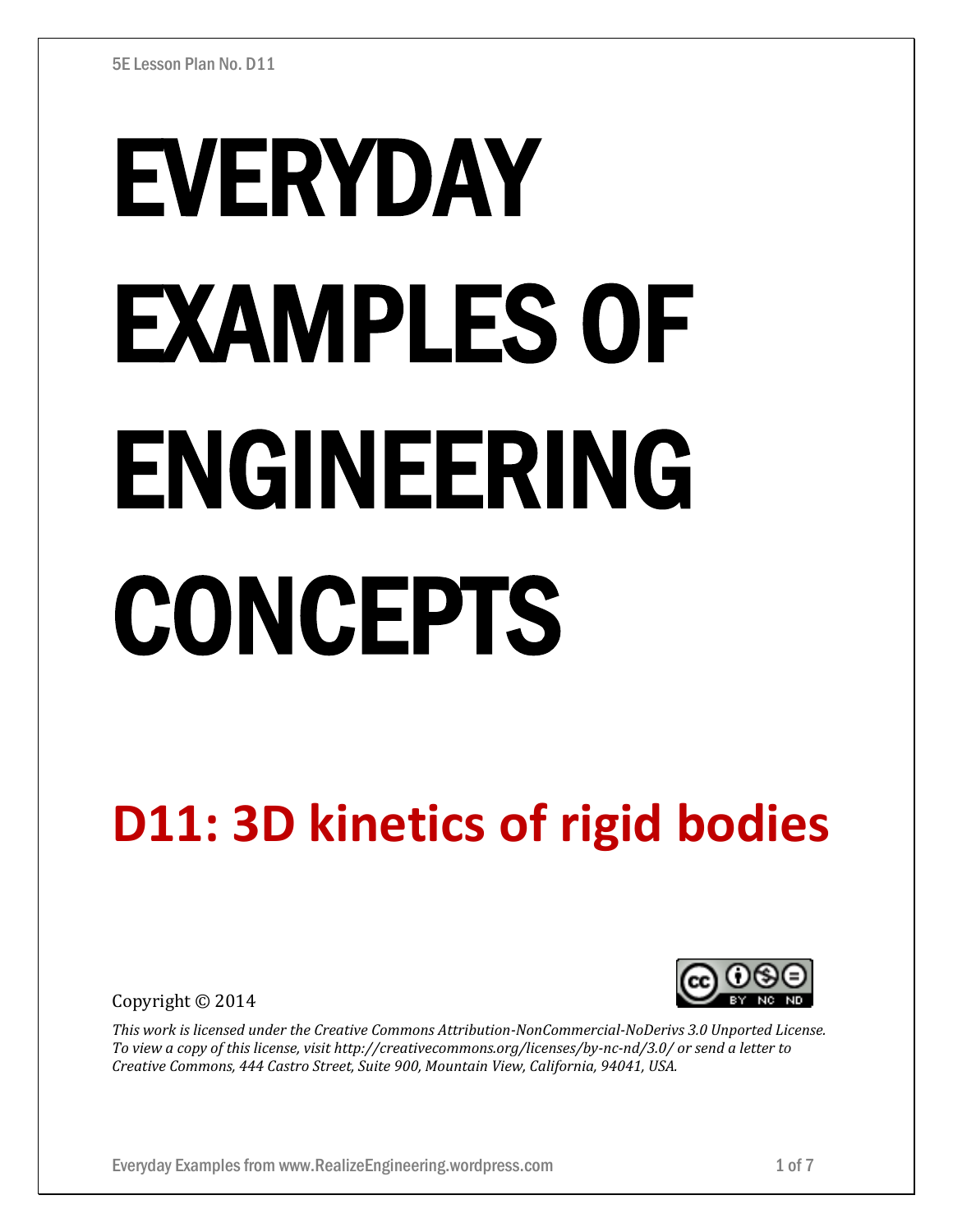*This is an extract from 'Real Life Examples in Dynamics: Lesson plans and solutions' edited by Eann A. Patterson, first published in 2006 (ISBN:978-0-615-20394-2) which can be obtained online at www.engineeringexamples.org and contains suggested exemplars within lesson plans for Sophomore Solids Courses. Prepared as part of the NSF-supported project (#0431756) entitled: "Enhancing Diversity in the Undergraduate Mechanical Engineering Population through Curriculum Change".* 

# **INTRODUCTION**

#### (from *'Real Life Examples in Dynamics: Lesson plans and solutions'*)

These notes are designed to enhance the teaching of a junior level course in dynamics, increase the accessibility of the principles, and raise the appeal of the subject to students from diverse backgrounds. The notes have been prepared as skeletal lesson plans using the principle of the 5Es: Engage, Explore, Explain, Elaborate and Evaluate. The 5E outline is not original and was developed by the Biological Sciences Curriculum Study<sup>1</sup> in the 1980s from work by Atkin and Karplus<sup>2</sup> in 1962. Today this approach is considered to form part of the constructivist learning theory and a number of websites provide easy-to-follow explanations of them<sup>3</sup>.

These notes are intended to be used by instructors and are written in a style that addresses the instructor, however this is not intended to exclude students who should find the notes and examples interesting, stimulating and hopefully illuminating, particularly when their instructor is not utilizing them. In the interest of brevity and clarity of presentation, standard derivations and definitions are not included since these are readily available in textbooks which these notes are not intended to replace but rather to supplement and enhance. Similarly, it is anticipated that these lessons plans can be used to generate lectures/lessons that supplement those covering the fundamentals of each topic.

It is assumed that students have acquired a knowledge and understanding of topics usually found in a Sophomore level course in Statics, including free-body diagrams and efficiency.

This is the second in a series of such notes. The first in the series entitled 'Real Life Examples in Mechanics of Solids' edited by Eann Patterson (ISBN: 978-0-615-20394-2) was produced in 2006 and is available on-line at www.engineeringexamples.org.

#### **Acknowledgements**

 $\overline{a}$ 

Many of these examples have arisen through lively discussion in the consortium supported by the NSF grant (#0431756) on "Enhancing Diversity in the Undergraduate Mechanical Engineering Population through Curriculum Change" and the input of these colleagues is cheerfully acknowledged as is the support of National Science Foundation.

Eann A. Patterson *A.A. Griffith Chair of Structural Materials and Mechanics School of Engineering, University of Liverpool, Liverpool, UK & Royal Society Wolfson Research Merit Award Recipient*

<sup>1</sup> Engleman, Laura (ed.), *The BSCS Story: A History of the Biological Sciences Curriculum Study*. Colorado Springs: BSCS, 2001.

<sup>2</sup> Atkin, J. M. and Karplus, R. (1962). Discovery or invention? *Science Teacher* 29(5): 45.

<sup>3</sup> e.g. Trowbridge, L.W., Bybee, R.W., *Becoming a secondary school science teacher*. Merrill Pub. Co. Inc., 1990.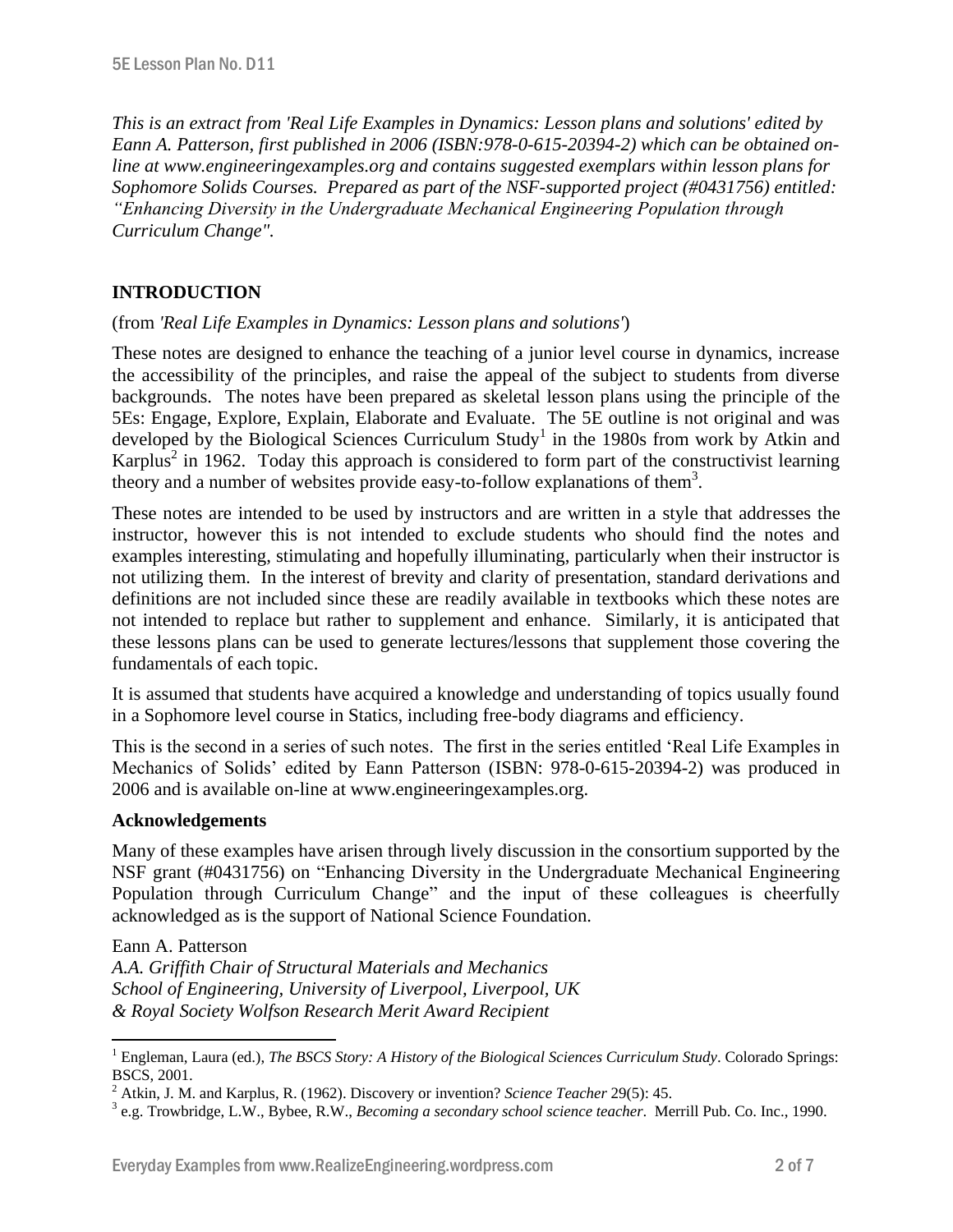## **THREE-DIMENSIONAL RIGID BODY MOTION**

#### 11. Topic**: Kinetics of rigid bodies in three dimensions**

#### **Engage:**

Take a child's spinning top into class. In fact wood ones are cheap enough for you to take a handful into class so that you can pass them around in case the students have forgotten what they are like. Encourage the students to spin the tops. Also take the front wheel of your bicycle.



#### **Explore:**

Spin your top sufficiently fast that its spin axis remains vertical – this is known as sleeping. Of course, friction will reduce the spin rate,  $\dot{\phi}$ , so that the top starts to lean over which is known as nutation, and the axis about which it is spinning will rotate about the vertical axis which is known as precession.

In practice, the spin rate of the top will continue to decrease due to friction but in steady precession it is assumed that the rate of spin is constant.

#### **Explain :**

Discuss the concept of two co-ordinate systems: one fixed to the bench, *XYZ*; and one fixed to the top, *xyz*; but with a common origin at the point of the top.

Re-iterate that three angles are required to define the three-dimensional motion of a rigid body relative to an axis: one angle to define the rotation of the body about the axis and two angles to define the orientation of the axis. We just defined these for the top, i.e. the spin angle,  $\phi$ , plus the nutation,  $\theta$  and precession angles,  $\psi$ . These are known as Euler's angles and the equations of motions can be expressed in terms of them, i.e.



$$
\sum M_{x} = I_{xx} \ddot{\theta} + (I_{zz} - I_{xx}) \dot{\psi}^{2} \sin \theta \cos \theta + I_{zz} \dot{\phi} \dot{\psi} \sin \theta
$$
  

$$
\sum M_{y} = I_{xx} (\ddot{\psi} \sin \theta + 2 \dot{\psi} \dot{\theta} \cos \theta) - I_{zz} (\dot{\phi} \dot{\theta} + \dot{\psi} \dot{\theta} \cos \theta)
$$
  

$$
\sum M_{z} = I_{zz} (\ddot{\phi} + \ddot{\psi} \cos \theta - \dot{\psi} \dot{\theta} \sin \theta)
$$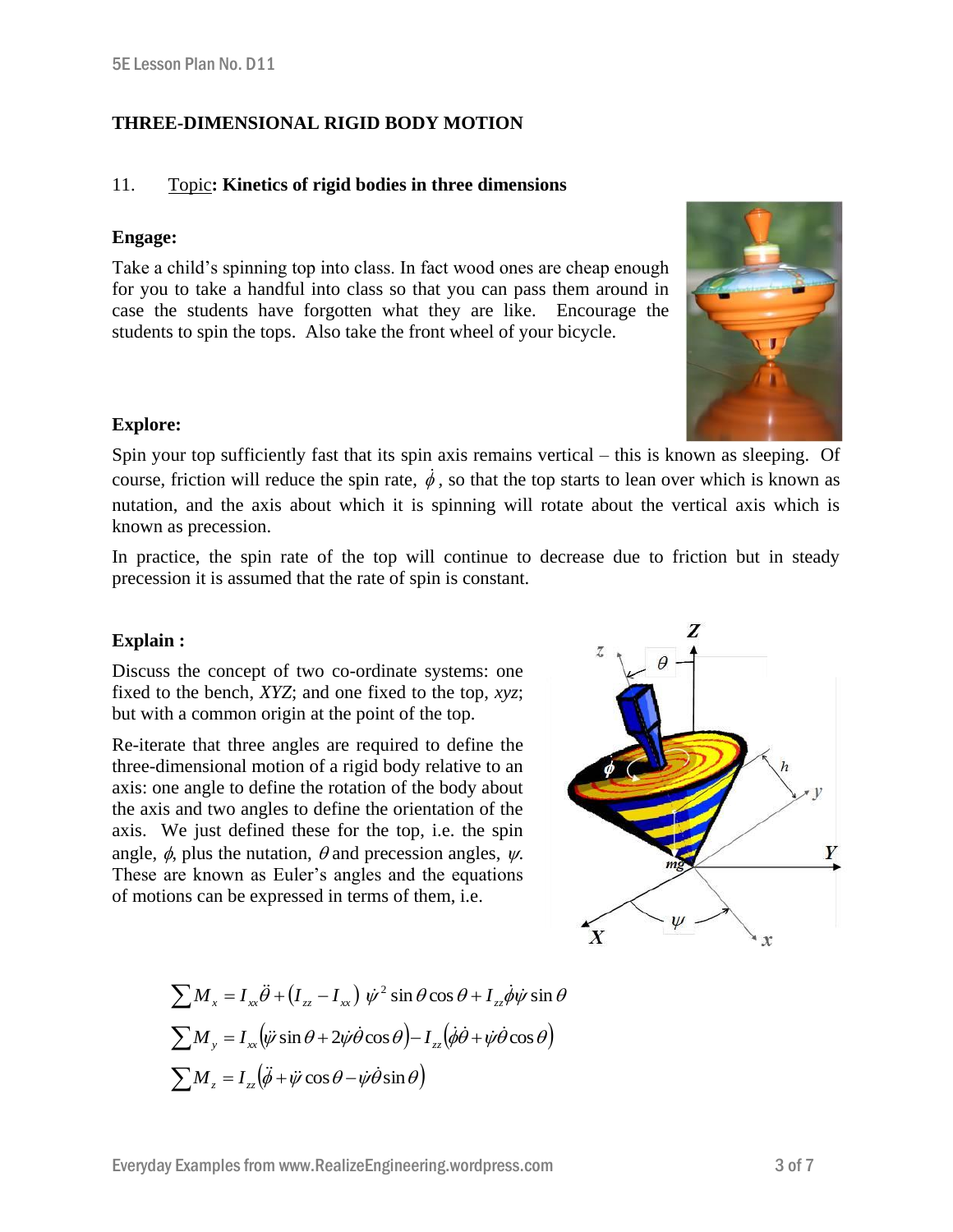Generally these equations have to be solved numerically; however when the precession rate is constant these equations reduce to:

$$
\sum M_{x} = (I_{zz} - I_{xx}) \dot{\psi}^{2} \sin \theta \cos \theta + I_{zz} \dot{\phi} \dot{\psi} \sin \theta, \sum M_{y} = 0 \text{ and } \sum M_{z} = 0.
$$

Now, the mass of the top exerts a moment about the origin of:  $\sum M_x = mgh\sin\theta$ 

and hence,

$$
mgh\sin\theta = (I_{zz} - I_{xx}) \dot{\psi}^2 \sin\theta \cos\theta + I_{zz} \dot{\phi}\dot{\psi} \sin\theta
$$

or  $(I_{zz} - I_{rr})$  $\dot{\psi}$  sin  $\theta$  $\theta - (I_{zz} - I_{xx}) \psi^2 \sin \theta \cos \theta$  $\phi = \frac{S}{I_{zz}\dot{\psi} \sin \theta}$  $\sin \theta - (I_{zz} - I_{xx}) \psi^2 \sin \theta \cos \theta$ ÿ  $\dot{\phi} = \frac{mgh\sin\theta - (I_{zz} - I_{xx})\dot{\psi}}{g}$ *zz zz xx I*  $mgh \sin \theta - (I_{zz} - I)$  $=$ 

So, if you estimate the nutation (lean),  $\theta$  and the precession rate,  $\psi$  which is usually fairly slow then you can calculate the spinning rate,  $\dot{\phi}$ .

For the cone in the diagram above, if it is of radius and length 6cm and made of teak (density,  $\rho$  $= 700 \text{ kg/m}^3$ ) then:

$$
m = \rho V = \rho \frac{\pi R^3 h}{3} = 700 \times \frac{\pi \times 0.06^4}{3} = 0.0095 \text{ kg}
$$
  
and 
$$
I_{xx} = I_{yy} = m \left( \frac{3h^2}{5} + \frac{3R^2}{20} \right) = 0.0095 \times \left( \frac{3 \times 0.06^2}{5} + \frac{3 \times 0.06^2}{20} \right) = 2.57 \times 10^{-5} \text{ kg.m}^2
$$

 $\setminus$ 

$$
I_{zz} = \frac{3mR^2}{10} = \frac{3 \times 0.0095 \times 0.06^2}{10} = 1.03 \times 10^{-5} \,\text{kg.m}^2
$$

 $\bigg)$ 

20

5

 $\setminus$ 

Now, estimating the nutation to be about  $15^{\circ}$  and the precession rate to be about ten revolution per minute  $(= 1.05 \text{ rads/s})$ :

5

20

 $\bigg)$ 

$$
\dot{\phi} = \frac{0.0095 \times 9.81 \times \left(\frac{4}{3} \times 0.06\right) \sin 15 - (1.03 - 2.56) \times 10^{-5} \times 1.05^2 \sin 15 \cos 15}{1 \times 10^{-5} \times 1.05 \sin 15} = 712 \text{ rad/s}
$$

Or about 113 revolutions/second which 6800 r.p.m.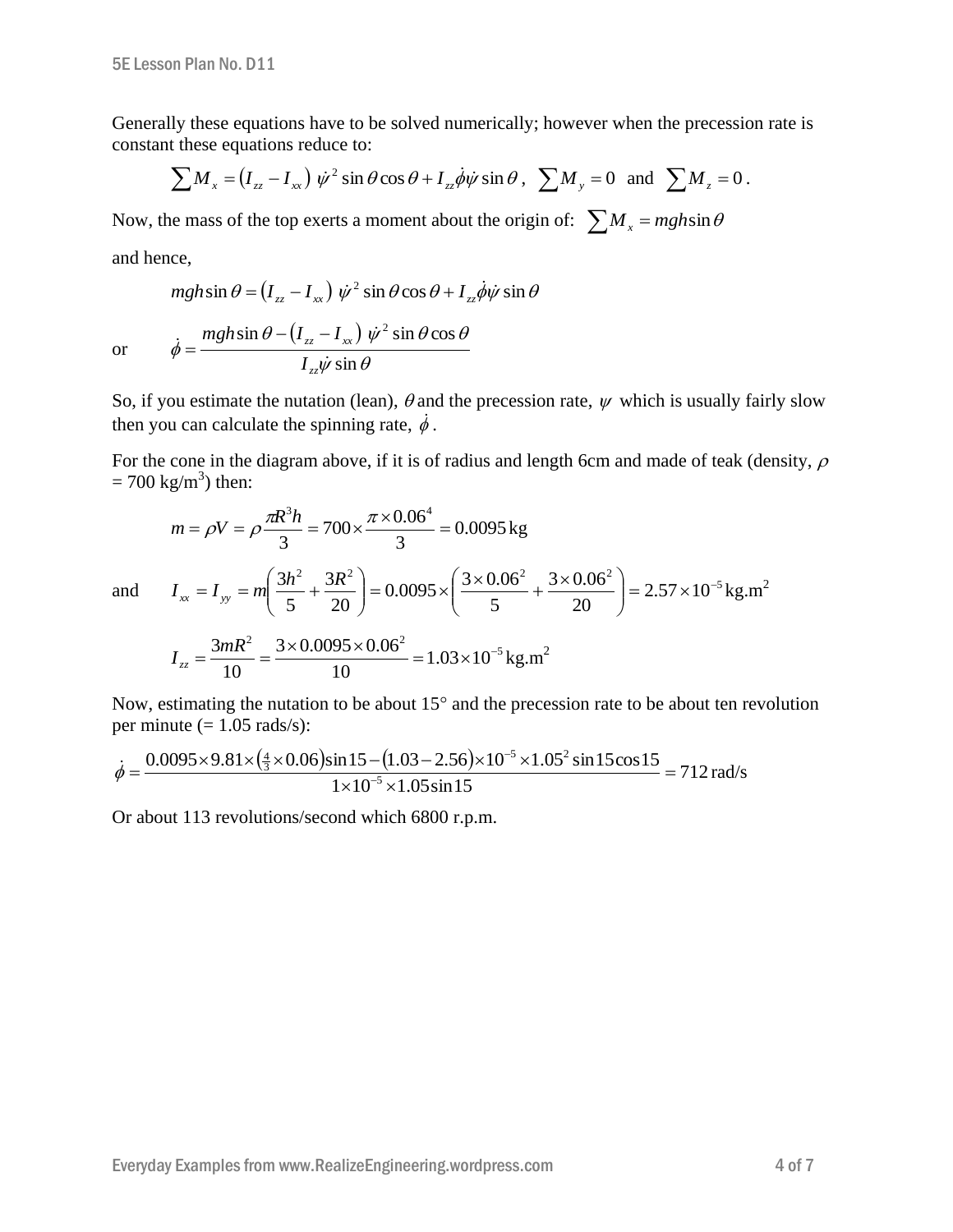#### **Elaborate**

Engage the students by spinning your bicycle wheel and holding by the axle stubs in front of you so the axle is horizontal. Tilt the axle by raising one end of the axle and lower the other end so that you experience gyroscopic moments restoring the axle to its original position. Explain to the students about the forces you are experiencing. Perhaps have a student come to the front of the class and hold the wheel while you spin it for them.

The angular velocity of the wheel is the vector sum of rate of spin about the local z-axis,  $\phi$ ; nutation about the global Y-axis,  $\theta$  and precession about the global Z-axis,  $\psi$ .



$$
\omega = \dot{\psi} K + \dot{\theta} j + \dot{\phi} k
$$

where **i**, **j**, and **k** are unit vectors along the local axes and **K** is the unit vector along the fixed Z axis, such that  $\mathbf{K} = -\sin \theta \mathbf{i} + \cos \theta \mathbf{k}$ 

hence, the angular velocity is given by:  $\omega = -\dot{\psi}$  $\dot{v}$  sin  $\theta$ 

$$
\mathbf{v} = -\dot{\psi}\sin\theta\,\mathbf{i} + \dot{\theta}\,\mathbf{j} + (\dot{\phi} + \dot{\psi}\cos\theta)\mathbf{k}
$$

The local axes of rotation, *xyz* are also the axes of inertia, so the angular momentum, **H<sup>o</sup>** will be the sum of the moments of inertia multiplied by the appropriate component of the angular velocity, i.e.

$$
\mathbf{H}_0 = -I'\dot{\psi}\sin\theta\,\mathbf{i} + I'\dot{\theta}\,\mathbf{j} + I(\dot{\phi} + \dot{\psi}\cos\theta)\,\mathbf{k}
$$

where  $I$  and  $I'$  are the moments of inertia about the spin axis and fixed axes respectively. Newton's second law of motion in terms of moments is:

$$
\sum \mathbf{M}_{\scriptscriptstyle O} = \dot{\mathbf{H}}_{\scriptscriptstyle O}
$$

and it can be shown that:

$$
\sum \mathbf{M}_{\scriptscriptstyle O} = \left(\dot{\mathbf{H}}_{\scriptscriptstyle O}\right)_{\!\scriptscriptstyle \!\mathcal{N}\!\times\!} + \boldsymbol{\Omega}\!\times\! \mathbf{H}_{\scriptscriptstyle O}
$$

where  $(\dot{\mathbf{H}}_o)_{\text{xyz}}$  is the rate of change of  $\mathbf{H}_O$  with respect to rotating axes *xyz* and  $\Omega$  is the angular velocity of the rotating axes *xyz*. Now, these axes nutate and precess but do not spin thus,

$$
\Omega = -\dot{\psi} \sin \theta \, \mathbf{i} + \dot{\psi} \cos \theta \, \mathbf{k}
$$

Now consider the case where, the nutation,  $\theta$ , rate of precession,  $\dot{\psi}$  and rate of spin,  $\dot{\phi}$  are all constant then the angular momentum,  $\mathbf{H}_0$  is also constant, i.e.  $(\dot{\mathbf{H}}_o)_{\mathsf{x}\mathsf{y}\mathsf{z}} = 0$  then

$$
\sum \mathbf{M}_o = \mathbf{\Omega} \times \mathbf{H}_o
$$
  

$$
\sum \mathbf{M}_o = [I(\dot{\phi} + \dot{\psi}\cos\theta) - I'\dot{\psi}\cos\theta]\dot{\psi}\sin\theta\mathbf{j}
$$

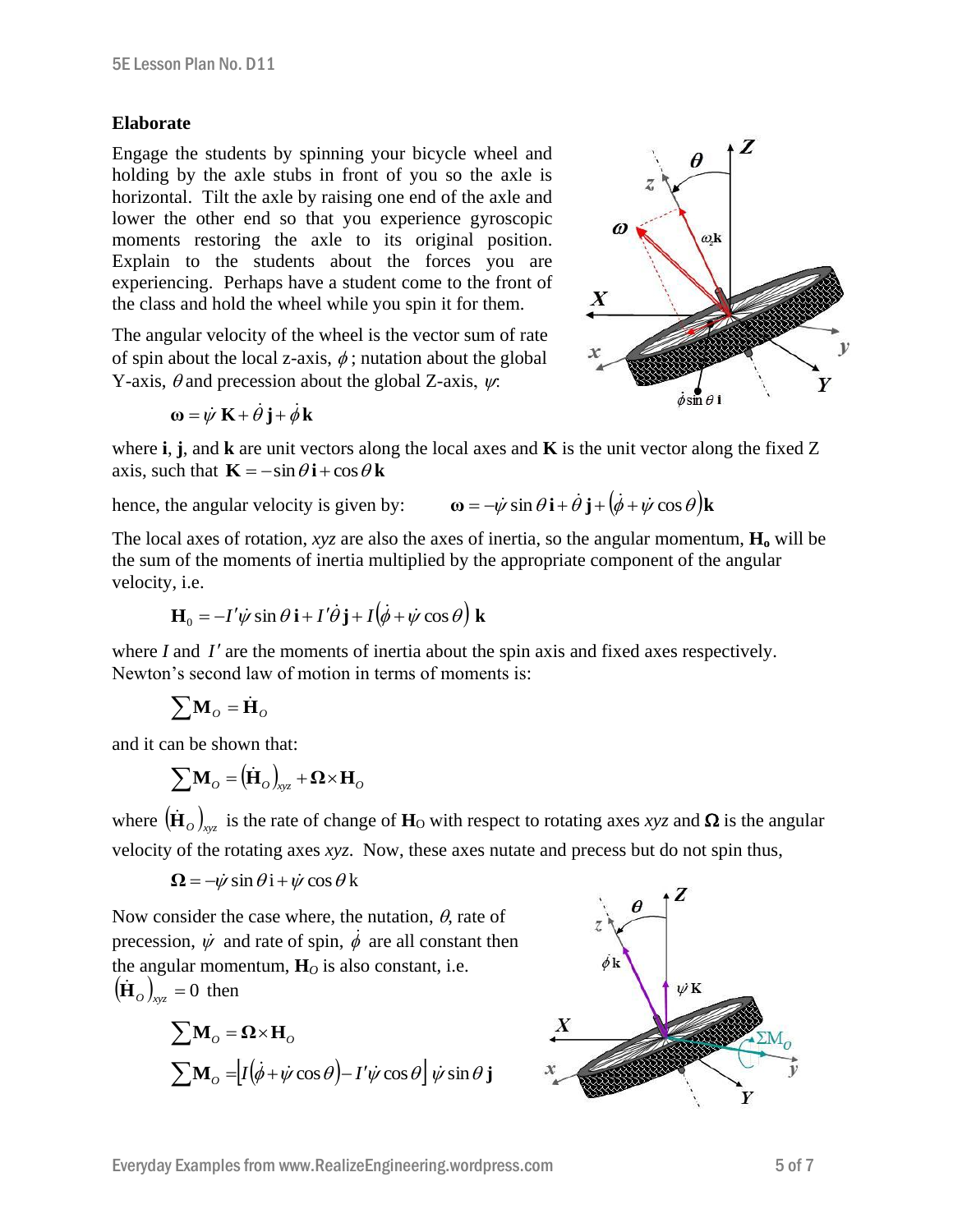This is the couple that must be applied to maintain the steady precession, i.e.  $\dot{\theta} = \ddot{\psi} = \ddot{\phi} = 0$ assuming that the center of gravity of the wheel is fixed in space  $(\Sigma F=0)$ .

Now, for the situation in the demonstration the precision and spin axes are at right angles, i.e.  $\theta = 90^{\circ}$  so

$$
\sum \mathbf{M}_o = I \dot{\phi} \dot{\theta} \mathbf{j}
$$

When this is applied about an axis perpendicular to the axis of spin the wheel will precess about an axis perpendicular to both the axis of spin and the couple, i.e. the global *Z*-axis.

This behavior makes it easier to balance on your bicycle at higher speeds due to the stabilizing effects of the spinning wheels. It is also known as gyroscope motion.



## **Evaluate**

Ask students to attempt the following examples:

#### *Example 11.1*

The Earth can be thought of as a spinning top with a spin axis through the North and South Poles which slowly rotates, or precesses so that the North Pole draws out a circle in space. This precession is very slow (one degree every 71.6 years) and is known as the Precession of the Equinoxes. It was probably observed first by Hipparchus in around 137BC and results in a slow change in the position of the sun with respect to the stars at an equinox. This is important for calendars and their leap year rules.

The Precession of the Equinoxes is caused by a (force) couple acting on the earth due to the gravitational attraction of the sun and moon. Assuming that the earth is an oblate spheroid of average radius, 3960 miles and mass 5.9742 $\times$ 10<sup>24</sup>kg, and that the earth's nutation is constant at  $23.45^{\circ}$ , calculate the couple.



#### Solution

Rate of precession, 
$$
\dot{\psi} = \frac{1}{71.6} \times \frac{2\pi}{360} \times \frac{1}{365 \times 24 \times 3600} = 7.73 \times 10^{-12} \text{rad/s}
$$

Rate of spin,  $\dot{\phi} = \frac{2\pi}{24.000} = 7.27 \times 10^{-5}$  $24 \times 3600$  $\frac{2\pi}{\sqrt{2\pi}}$  = 7.27 × 10<sup>-</sup>  $\times$  $\dot{\phi} = \frac{2\pi}{24.000} = 7.27 \times 10^{-5}$  rad/s

Assume a moment of inertia for a sphere,